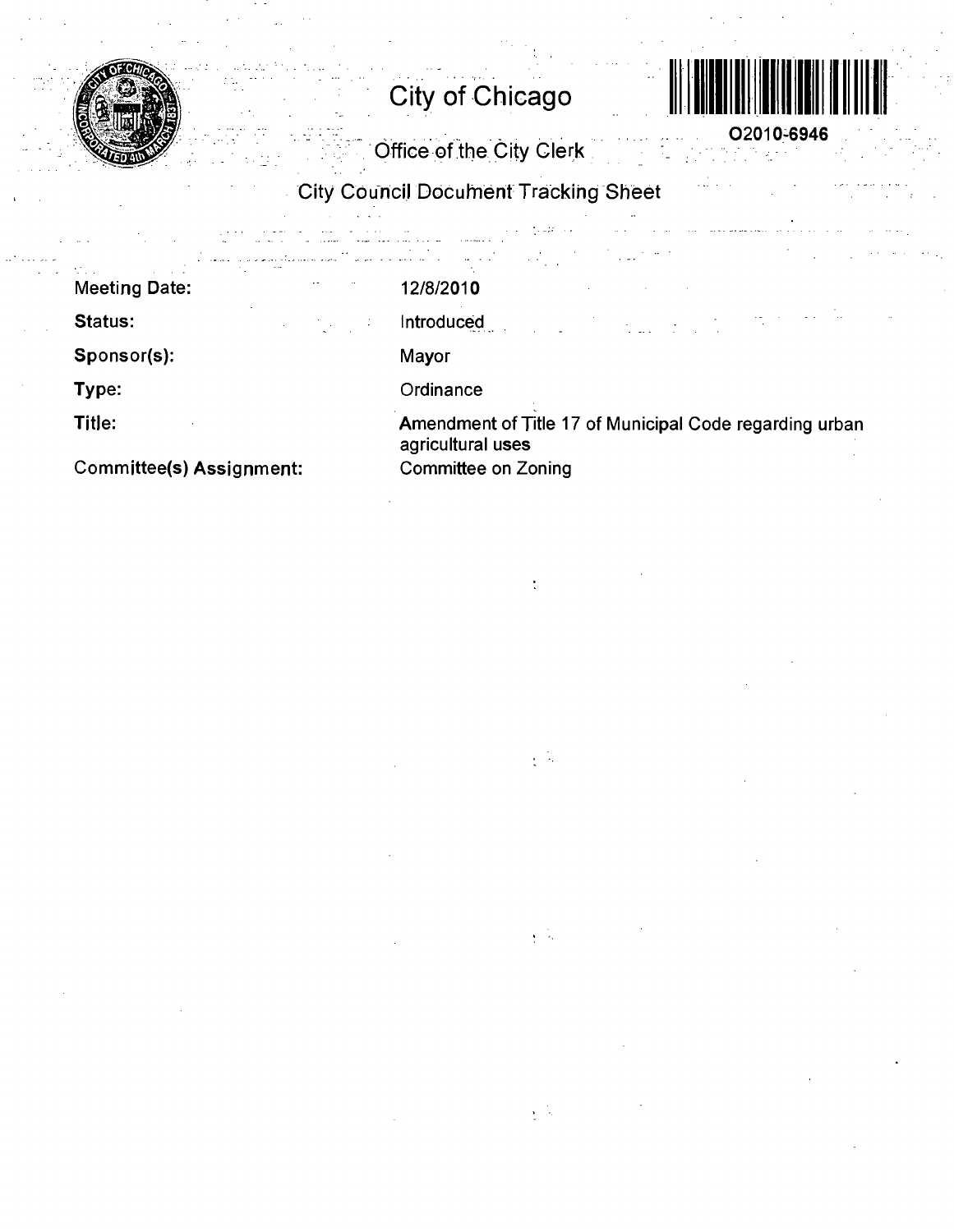

#### OFFICE OF THE MAYOR

#### CITY OF CHICAGO

RICHARD M. DALEY **MAYOR** 

December 8, 2010

# TO THE HONORABLE, THE CITY COUNCIL OF THE CITY OF CHICAGO

Ladies and Gentlemen:

At the request of the Commissioner of Zoning and Land Use Planning, I transmit herewith an ordinance amending various provisions of the zoning code regarding urban agriculture uses.

Your favorable consideration of this ordinance will be appreciated.

Very truly yours.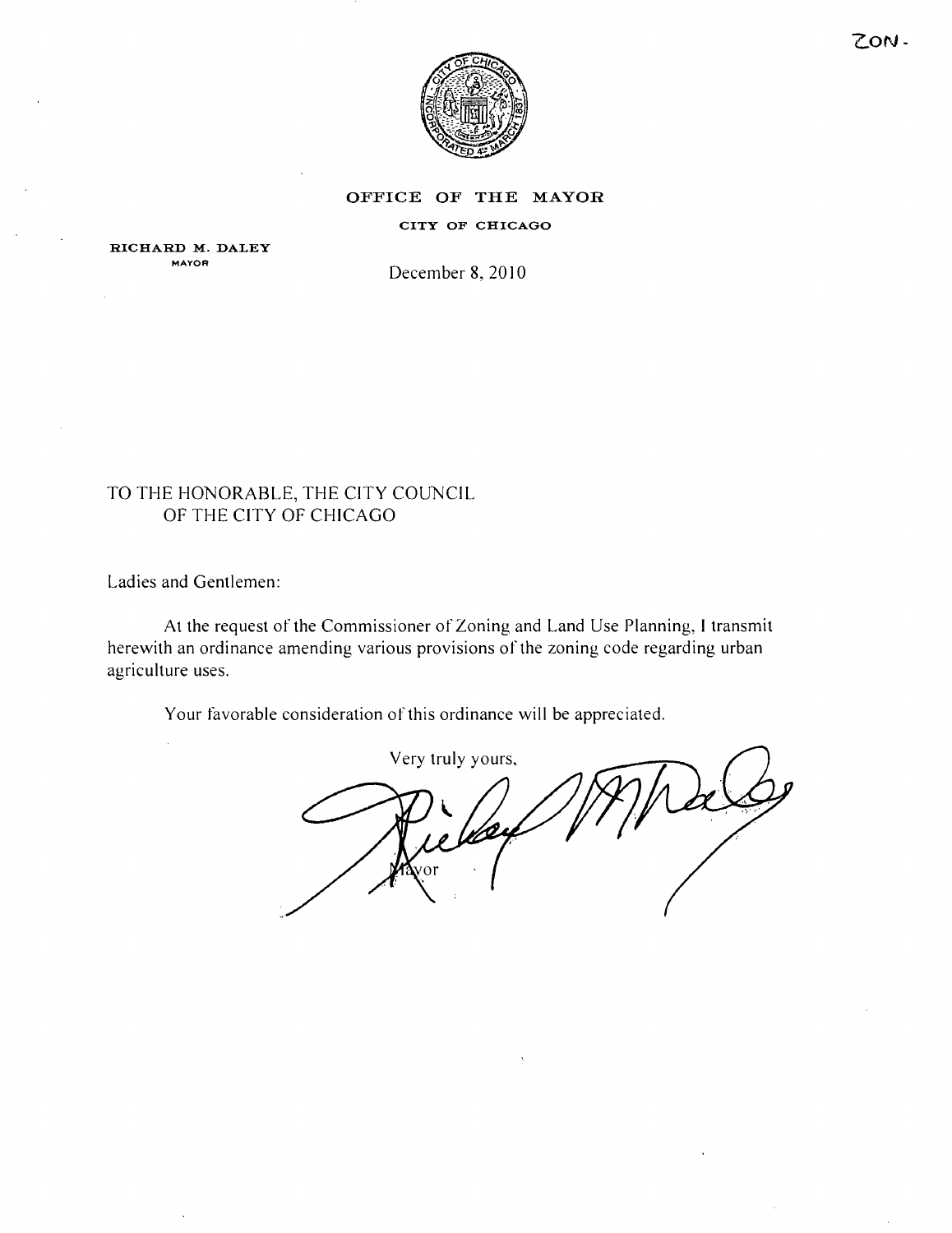# **BE IT ORDAINED BY THE CITY COUNCIL OF THE CITY OF CHICAGO:**

SECTION 1. Section 17-2-0207 of the Chicago Zoning Ordinance, Title 17 of the Municipal Code of Chicago, is hereby amended by inserting the language underscored, as follows:

|                                                                                                                                                    | <b>USE GROUP</b>                                                                                                 |                  |                   |    | <b>Zoning Districts</b> | <b>Use</b><br>Standard | Parking<br>Standard                            |           |              |  |                  |  |  |  |  |
|----------------------------------------------------------------------------------------------------------------------------------------------------|------------------------------------------------------------------------------------------------------------------|------------------|-------------------|----|-------------------------|------------------------|------------------------------------------------|-----------|--------------|--|------------------|--|--|--|--|
|                                                                                                                                                    | Use Category                                                                                                     | RS               | RS                | RS | <b>RT</b>               | RT                     | <b>RM</b>                                      | RM        | <b>RM</b>    |  |                  |  |  |  |  |
|                                                                                                                                                    | Specific Use Type                                                                                                |                  | 2                 | 3  | 3.5                     | $\overline{4}$         | 4.5                                            | 5-<br>5.5 | $6 -$<br>6.5 |  |                  |  |  |  |  |
|                                                                                                                                                    | P= permitted by-right $S =$ special use approval req'd PD = planned development approval req'd $-$ = Not allowed |                  |                   |    |                         |                        |                                                |           |              |  |                  |  |  |  |  |
|                                                                                                                                                    | (Omitted text is unaffected by this ordinance)                                                                   |                  |                   |    |                         |                        |                                                |           |              |  |                  |  |  |  |  |
|                                                                                                                                                    | PUBLIC AND CIVIC                                                                                                 |                  |                   |    |                         |                        |                                                |           |              |  |                  |  |  |  |  |
|                                                                                                                                                    | (Omitted text is unaffected by this ordinance)                                                                   |                  |                   |    |                         |                        |                                                |           |              |  |                  |  |  |  |  |
|                                                                                                                                                    | H. Parks and Recreation (except as more<br>specifically regulated)                                               | P                | P                 | P  | P                       | P                      | P                                              | P         | P            |  | $$17-10-0207-F.$ |  |  |  |  |
| S<br>1. Community Centers, Recreation<br>S<br>S<br>S<br>S<br>S<br>S<br>S<br>$$17-10-0207-E$<br><b>Buildings and Similar Assembly</b><br><b>Use</b> |                                                                                                                  |                  |                   |    |                         |                        |                                                |           |              |  |                  |  |  |  |  |
| 2.                                                                                                                                                 | Community Garden                                                                                                 | $§$ i 7-9-0103.5 | $\S$ 17-10-0207-E |    |                         |                        |                                                |           |              |  |                  |  |  |  |  |
|                                                                                                                                                    |                                                                                                                  |                  |                   |    |                         |                        | (Omitted text is unaffected by this ordinance) |           |              |  |                  |  |  |  |  |

### **17-2-0207 Use Table and Standards.**

SECTION 2. Section 17-3-0207 of the Chicago Zoning Ordinance, Title 17 of the Municipal Code of Chicago, is hereby amended by inserting the language underscored, as follows: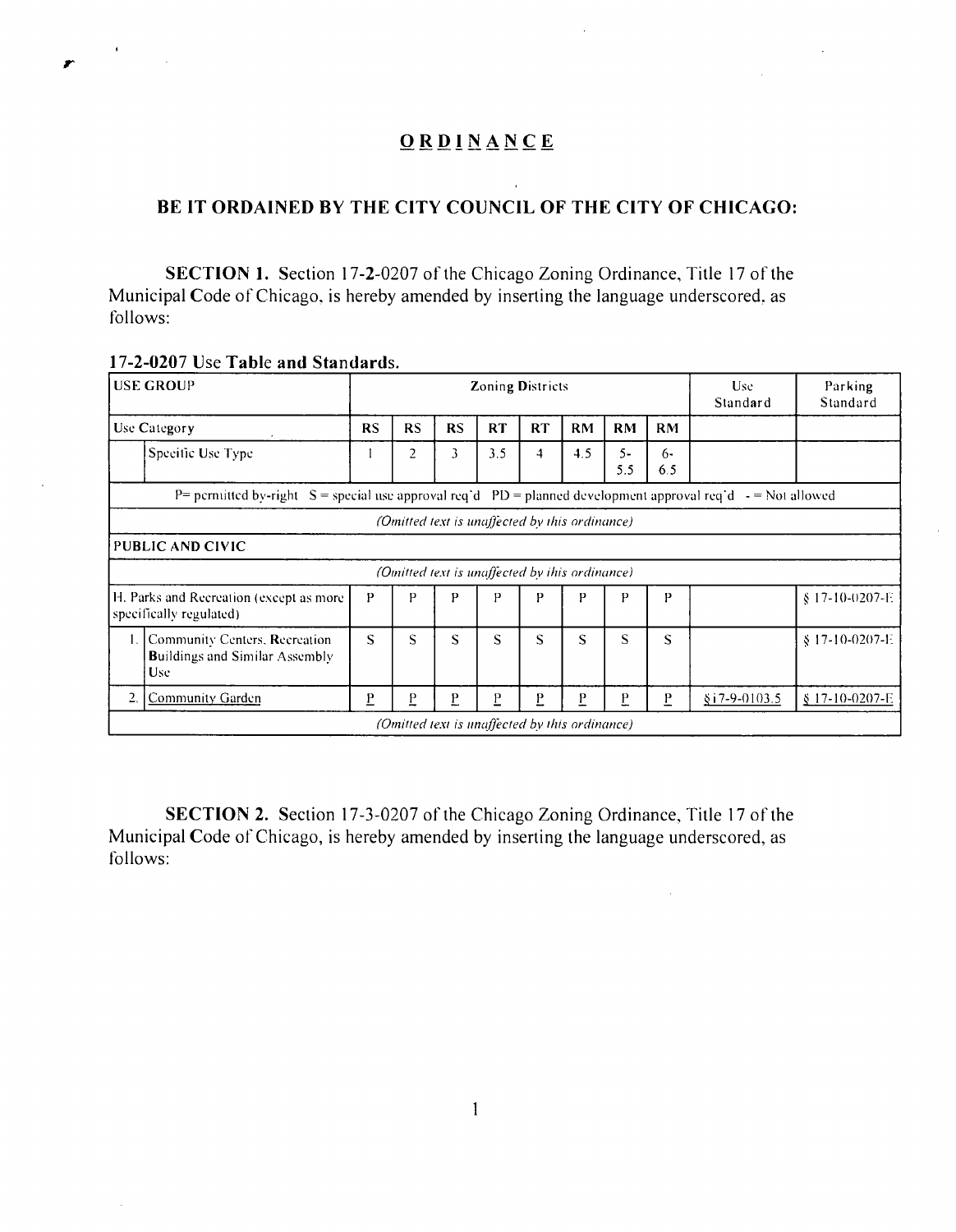|                                                                                                                           | <b>USE CROUP</b>                                                    |                |                | <b>Zoning Districts</b> |    |                |                | <b>Use Standard</b> | Parking          |  |  |  |  |  |
|---------------------------------------------------------------------------------------------------------------------------|---------------------------------------------------------------------|----------------|----------------|-------------------------|----|----------------|----------------|---------------------|------------------|--|--|--|--|--|
|                                                                                                                           | Use Category                                                        | <b>B1</b>      | B <sub>2</sub> | B <sub>3</sub>          | C1 | C <sub>2</sub> | C <sub>3</sub> |                     | Standard         |  |  |  |  |  |
|                                                                                                                           | Specific Use Type                                                   |                |                |                         |    |                |                |                     |                  |  |  |  |  |  |
| $P=$ permitted by-right $S=$ special use approval required $PD=$ planned development approval required<br>$-$ Not allowed |                                                                     |                |                |                         |    |                |                |                     |                  |  |  |  |  |  |
|                                                                                                                           | (Omitted text is unaffected by this ordinance)                      |                |                |                         |    |                |                |                     |                  |  |  |  |  |  |
|                                                                                                                           | PUBLIC AND CIVIC                                                    |                |                |                         |    |                |                |                     |                  |  |  |  |  |  |
|                                                                                                                           | (Omitted text is unaffected hy this ordinance)                      |                |                |                         |    |                |                |                     |                  |  |  |  |  |  |
| regulated)                                                                                                                | 1. Parks and Recreation (except as more specifically                | P              | D              | D                       | Þ  | p              | $\mathbf{p}$   |                     | $$17-10-0207$ -E |  |  |  |  |  |
| I.                                                                                                                        | Community Centers. Recreation Buildings and<br>Similar Assembly Use | S              | S              | S                       | S  | S              | S              |                     | $$17-10-0207-E$  |  |  |  |  |  |
| $\overline{2}$                                                                                                            | Community Garden                                                    | $\overline{b}$ | P              | P                       | P  | P              | P              | $$17-9-0103.5$      | $$17-10-0207-1$  |  |  |  |  |  |
|                                                                                                                           | (Omitted text is unaffected by this ordinance)                      |                |                |                         |    |                |                |                     |                  |  |  |  |  |  |
|                                                                                                                           | X. Construction Sales and Service                                   |                |                |                         |    |                |                |                     |                  |  |  |  |  |  |
|                                                                                                                           | <b>Building Material Sales</b>                                      |                |                | Р                       | p  | p              | P              |                     | $$17-10-0207-C$  |  |  |  |  |  |
| $\overline{2}$ .                                                                                                          | Contractor/Construction Storage Yard                                | $\blacksquare$ |                |                         | p  | р              | p              |                     | $$17-10-0207-C$  |  |  |  |  |  |
| 3.                                                                                                                        | Commercial Garden or Greenhouses                                    |                |                | Р                       | p  | p              | p              | $$17-9-0103.3$      | $$17-10-0207-C$  |  |  |  |  |  |
|                                                                                                                           | (Omitted text is unaffected by ihis ordinance)                      |                |                |                         |    |                |                |                     |                  |  |  |  |  |  |

 $\ddot{\phantom{a}}$ 

 $\hat{\mathbf{v}}$ 

# **17-3-0207 Use Table and Standards.**

SECTION 3. Section 17-4-0207 of the Chicago Zoning Ordinance, Title 17 of the Municipal Code of Chicago, is hereby amended by inserting the language underscored, as follows:

# **17-4-0207 Use Table and Standards.**

|                                                                                                             | <b>USE GROUP</b>                                                                                                       |    |    | <b>Zoning Districts</b> |           | <b>Use</b>     | Parking       |  |  |  |  |  |  |  |  |
|-------------------------------------------------------------------------------------------------------------|------------------------------------------------------------------------------------------------------------------------|----|----|-------------------------|-----------|----------------|---------------|--|--|--|--|--|--|--|--|
|                                                                                                             | <b>Use Category</b>                                                                                                    | DC | DX | DR                      | <b>DS</b> | Standard       | Standard      |  |  |  |  |  |  |  |  |
|                                                                                                             | Specific Use Type                                                                                                      |    |    |                         |           |                |               |  |  |  |  |  |  |  |  |
|                                                                                                             | P= permitted by-right $S =$ special use approval required PD = planned development approval required $-$ = Not allowed |    |    |                         |           |                |               |  |  |  |  |  |  |  |  |
|                                                                                                             | (Omitted text is unaffected by this ordinance)                                                                         |    |    |                         |           |                |               |  |  |  |  |  |  |  |  |
|                                                                                                             | <b>PUBLIC AND CIVIC</b>                                                                                                |    |    |                         |           |                |               |  |  |  |  |  |  |  |  |
|                                                                                                             | (Omitted text ts unaffected by this ordinance)                                                                         |    |    |                         |           |                |               |  |  |  |  |  |  |  |  |
|                                                                                                             | 1. Parks and Recreation (except as more specifically regulated)                                                        | P  |    |                         | P         |                | $$17-10-0208$ |  |  |  |  |  |  |  |  |
| $$17-10-0208$<br>S<br>S<br>S<br>S<br>1. Community Centers, Recreation Buildings and Similar<br>Assembly Use |                                                                                                                        |    |    |                         |           |                |               |  |  |  |  |  |  |  |  |
| 2.                                                                                                          | Community Garden                                                                                                       | P  | P  |                         | Р         | $$17-9-0103.5$ | $$17-10-0208$ |  |  |  |  |  |  |  |  |
|                                                                                                             | (Omitted text is unaffected by this ordinance)                                                                         |    |    |                         |           |                |               |  |  |  |  |  |  |  |  |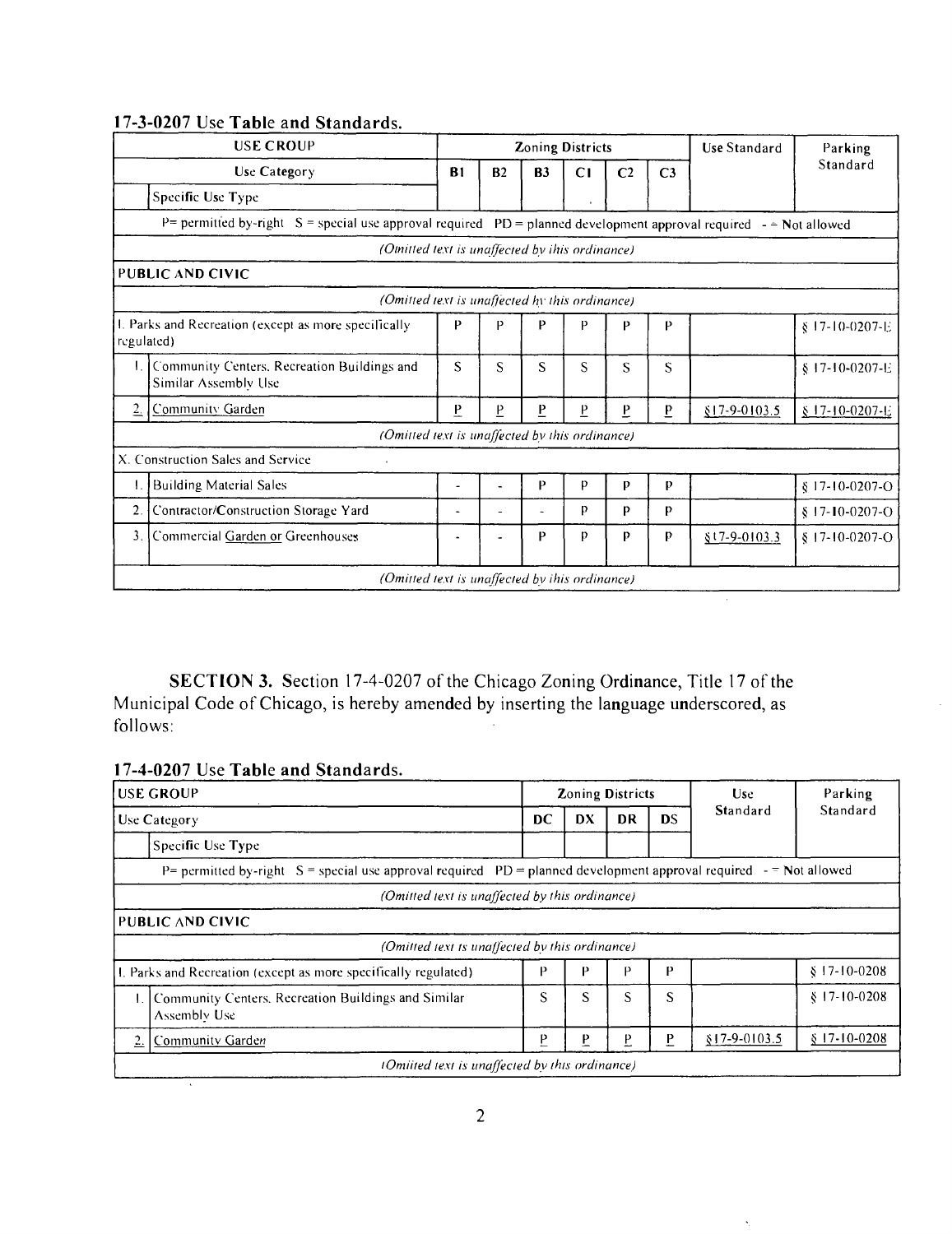SECTION 4. Section 17-5-0207 of the Chicago Zoning Ordinance, Title 17 of the Municipal Code of Chicago, is hereby amended by inserting the language underscored, as follows

# **17-5-0207 Use Table and Standards.**

 $\zeta$ 

 $\overline{ }$ 

 $\mathcal{L}^{\mathcal{L}}$ 

|    | <b>USE GROUP</b>                     |                                                | District                                                                                                                       |                | <b>Use Standard</b>                                                                                                                     | Parking                    |  |  |  |  |  |  |  |  |
|----|--------------------------------------|------------------------------------------------|--------------------------------------------------------------------------------------------------------------------------------|----------------|-----------------------------------------------------------------------------------------------------------------------------------------|----------------------------|--|--|--|--|--|--|--|--|
|    | <b>Use Category</b>                  | M <sub>l</sub>                                 | M <sub>2</sub>                                                                                                                 | M <sub>3</sub> |                                                                                                                                         | Standard                   |  |  |  |  |  |  |  |  |
|    | Specific Use Type                    |                                                |                                                                                                                                |                |                                                                                                                                         |                            |  |  |  |  |  |  |  |  |
|    |                                      |                                                | P= perinitied by-right $S =$ special use approval required $PD =$ planned development approval required $ \approx$ Not allowed |                |                                                                                                                                         |                            |  |  |  |  |  |  |  |  |
|    |                                      | (Omitted text is unaffected by this ordinance) |                                                                                                                                |                |                                                                                                                                         |                            |  |  |  |  |  |  |  |  |
|    | <b>COMMERCIAL</b>                    |                                                |                                                                                                                                |                |                                                                                                                                         |                            |  |  |  |  |  |  |  |  |
|    |                                      | (Omitted text is unaffected by this ordinance) |                                                                                                                                |                |                                                                                                                                         |                            |  |  |  |  |  |  |  |  |
|    | N. Construction Sales and Service    |                                                |                                                                                                                                |                |                                                                                                                                         |                            |  |  |  |  |  |  |  |  |
| 1. | <b>Building Material Sales</b>       |                                                | Р                                                                                                                              | P              | Customer-<br>accessible retail<br>sales areas may<br>not exceed 20%<br>of total Hoor area                                               | $\frac{1}{2}$ 17-10-0207-O |  |  |  |  |  |  |  |  |
| 2. | Contractor/Construction Storage Yard | ٠                                              | P                                                                                                                              | $\mathbf{P}$   |                                                                                                                                         | $$17-10-0207-C$            |  |  |  |  |  |  |  |  |
| 3. | Commercial Garden or Greenhouses     |                                                | P                                                                                                                              | $\mathbf{P}$   | $$17-9-0103.3$<br>Accessory sale of<br>goods produced<br>on site shall not<br>exceed 3000<br>square feet<br>(permanent<br>indoor space) | $$17-10-0207-C$            |  |  |  |  |  |  |  |  |
|    |                                      | (Omitted text is unaffected by this ordinance) |                                                                                                                                |                |                                                                                                                                         |                            |  |  |  |  |  |  |  |  |

SECTION 5. Section 17-6-0203-E of the Chicago Zoning Ordinance, Title 17 of the Municipal Code of Chicago, is hereby amended by inserting the language underscored, as follows: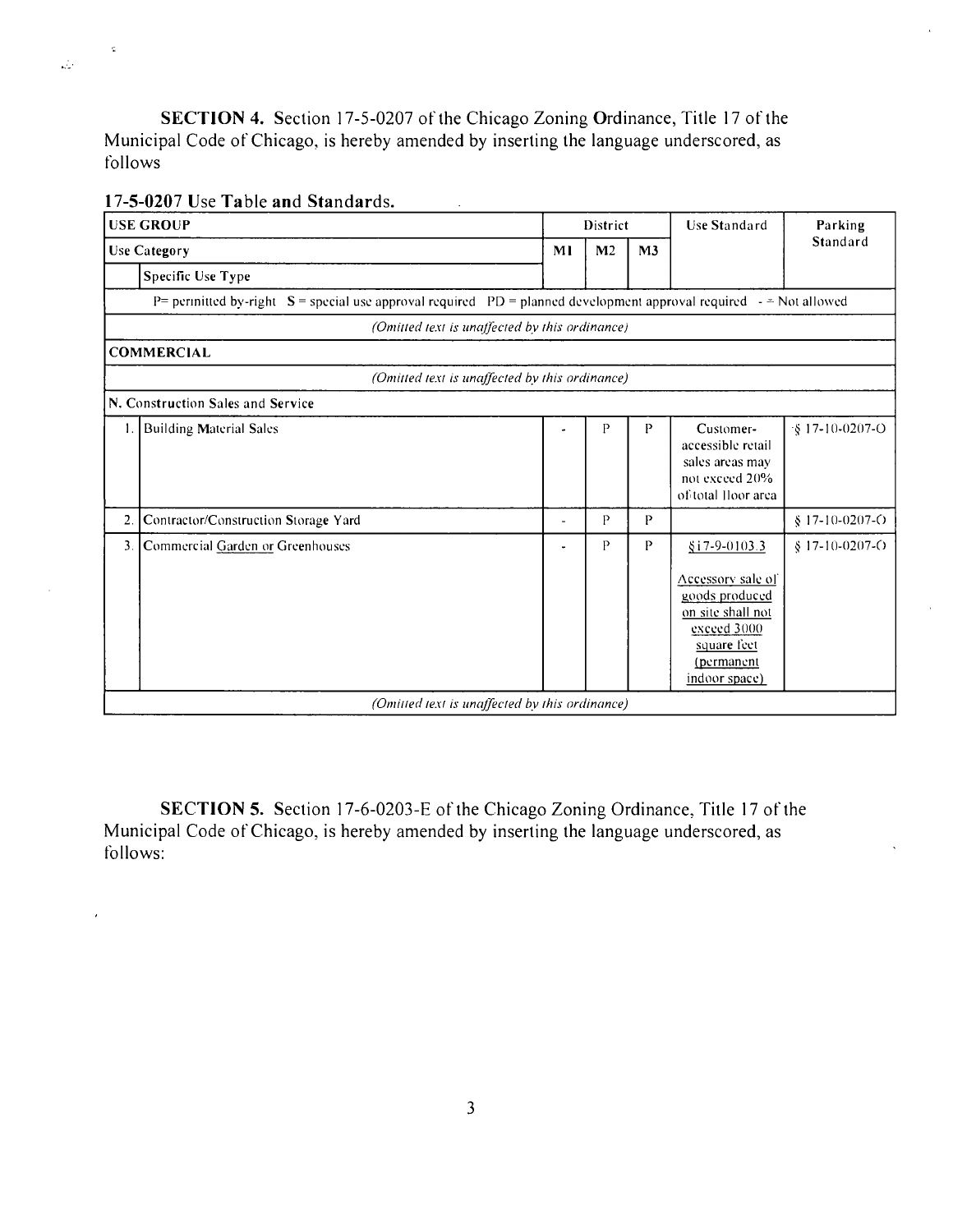|                                | 17-6-0203-E Use Table                                                                             |                                                           |                                                |                               |                     |                                       |  |  |  |  |  |  |  |
|--------------------------------|---------------------------------------------------------------------------------------------------|-----------------------------------------------------------|------------------------------------------------|-------------------------------|---------------------|---------------------------------------|--|--|--|--|--|--|--|
| <b>USE GROUP</b>               |                                                                                                   |                                                           |                                                | Park/Open Space Facility Type |                     |                                       |  |  |  |  |  |  |  |
| Use Category                   |                                                                                                   | POS-1<br>Regional or                                      | $POS-2$<br>Neighborhood,                       | POS-3<br>Open Space/          | POS-4<br>Cemeteries | <b>Additional</b><br><b>Standards</b> |  |  |  |  |  |  |  |
|                                | Mini-and<br>Natural Areas<br>Community<br><b>Specific Use Type</b><br>Parks<br>Play-<br>lot Parks |                                                           |                                                |                               |                     |                                       |  |  |  |  |  |  |  |
|                                | $A =$ accessory                                                                                   | P= permitted by-right $S =$ special use approval required |                                                |                               | $-$ = Not allowed   |                                       |  |  |  |  |  |  |  |
|                                |                                                                                                   |                                                           | (Omitted text is unaffected by this ordinance) |                               |                     |                                       |  |  |  |  |  |  |  |
| PUBLIC AND CIVIC               |                                                                                                   |                                                           |                                                |                               |                     |                                       |  |  |  |  |  |  |  |
|                                |                                                                                                   |                                                           | (Omitted text is unaffected by this ordinance) |                               |                     |                                       |  |  |  |  |  |  |  |
| <b>B. Parks and Recreation</b> |                                                                                                   |                                                           |                                                |                               |                     |                                       |  |  |  |  |  |  |  |
|                                |                                                                                                   |                                                           | (Omitted text is unaffected by this ordinance) |                               |                     |                                       |  |  |  |  |  |  |  |
| 8.                             | Community Garden                                                                                  | P                                                         | P                                              |                               |                     | $$17-9-0103.5$                        |  |  |  |  |  |  |  |
|                                |                                                                                                   |                                                           | (Omitted text is unaffected by this ordinance) |                               |                     |                                       |  |  |  |  |  |  |  |

SECTION 6. Section 17-6-0403-F of the Chicago Zoning Ordinance, Title 17 of the Municipal Code of Chicago, is hereby amended by inserting the language underscored, as follows:

**17-6-0403-F Use Table and Standards.** 

|    | <b>USE GROUP</b>                             |     |                   |                 |                 |                          |       |   |     |                                                                                                      |       |   |     |     | <b>PMD (Pianued Manufacturing District)</b> |          |             |     |                |     |     |                                                                                                        |  |  |  |
|----|----------------------------------------------|-----|-------------------|-----------------|-----------------|--------------------------|-------|---|-----|------------------------------------------------------------------------------------------------------|-------|---|-----|-----|---------------------------------------------|----------|-------------|-----|----------------|-----|-----|--------------------------------------------------------------------------------------------------------|--|--|--|
|    | <b>Tise Category</b>                         | No. |                   | $\mathbf{2}$    | No.             | No.                      | No. 4 |   | No. | No.                                                                                                  | No. 7 |   | No. | No. | No.                                         | No.<br>п |             | No. | N <sub>0</sub> | No. | No. | Use<br>Standard                                                                                        |  |  |  |
|    | Specific Use<br>Type                         |     | $A \mid B \mid A$ |                 | † B             | 3                        | A     | B | 5   | 6                                                                                                    | A     | B | 8   | 9   | $\mathbf{10}$                               | Α₿       |             | 12  | 13             | 14  | 15  |                                                                                                        |  |  |  |
|    |                                              |     |                   |                 |                 | $P =$ permitted by right |       |   |     | S = special use approval req'd $PD =$ planned development approval req'd $\rightarrow$ = not allowed |       |   |     |     |                                             |          |             |     |                |     |     |                                                                                                        |  |  |  |
|    |                                              |     |                   |                 |                 |                          |       |   |     | (Omitted text is unaffected hy this ordinance)                                                       |       |   |     |     |                                             |          |             |     |                |     |     |                                                                                                        |  |  |  |
|    | <b>COMMERCIAL</b>                            |     |                   |                 |                 |                          |       |   |     |                                                                                                      |       |   |     |     |                                             |          |             |     |                |     |     |                                                                                                        |  |  |  |
|    |                                              |     |                   |                 |                 |                          |       |   |     | (Omitted text is unaffected by this ordinance)                                                       |       |   |     |     |                                             |          |             |     |                |     |     |                                                                                                        |  |  |  |
|    | N. Construction Sales and Service            |     |                   |                 |                 |                          |       |   |     |                                                                                                      |       |   |     |     |                                             |          |             |     |                |     |     |                                                                                                        |  |  |  |
|    | 1. Building<br>Material<br><b>Sales</b>      |     |                   | $P$ $P$ $P$ $P$ |                 | P                        | P     | P | P   | P                                                                                                    | P     | P | P   | P   | P                                           |          | $P$ [ $P$ ] | P   |                |     |     | Customer-<br>accessible<br>retail sales<br>areas may<br>not exceed<br>$20\%$ of<br>total Iloor<br>arca |  |  |  |
| 2. | Contractor /<br>Construction<br>Storage Yard | P   |                   | P P             | $\mathsf{IP}^+$ | P                        | P     | P | P   | P                                                                                                    | P     | P | P   | P   | P                                           | P        | l P         | P   |                |     |     |                                                                                                        |  |  |  |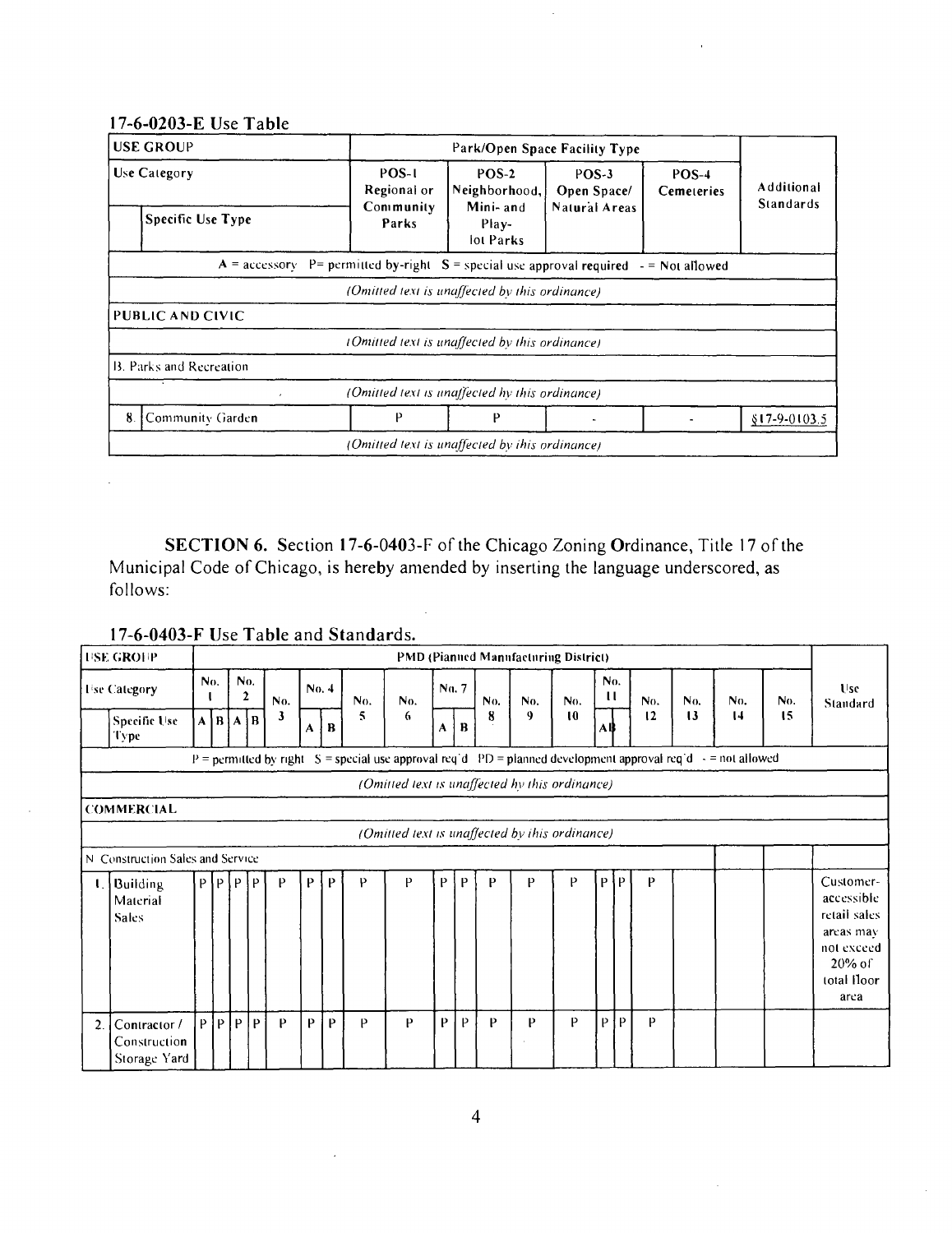| Commercial<br>$\overline{b}$<br>P<br>P<br>4.<br>Garden or<br>sale of<br>goods<br>Greenhouse<br>(with<br>produced<br>outdoor<br>operation)<br>feet<br>indoor<br>space) | $\overline{3}$ . | Commercial<br>Garden or<br>Greenhouse<br>(indoor<br>operation) | $\vert P \vert$ | $\frac{p}{2}$ | $\vert P$ | $\overline{b}$ | $\overline{\mathrm{L}}$ | $\overline{L}$ | Ŀ | P | $\mathbf{r}$ | $\overline{\mathrm{b}}$ | $\overline{b}$ | $\overline{b}$ | P | P | $\underline{\mathsf{P}}$ | $\overline{\mathbf{b}}$ | Ŀ | E | $_{\rm P}$ | F | Accessory<br>sale of<br>goods<br>produced<br>on site shall<br>not exceed<br>3000 square<br>feet<br>(permanent<br>indoor<br>space) |
|-----------------------------------------------------------------------------------------------------------------------------------------------------------------------|------------------|----------------------------------------------------------------|-----------------|---------------|-----------|----------------|-------------------------|----------------|---|---|--------------|-------------------------|----------------|----------------|---|---|--------------------------|-------------------------|---|---|------------|---|-----------------------------------------------------------------------------------------------------------------------------------|
| (Omitted text is unaffected by this ordinance)                                                                                                                        |                  |                                                                |                 |               |           |                |                         |                |   |   |              |                         |                |                |   |   |                          |                         |   |   |            |   | Accessory<br>on site shall<br>not exceed.<br>3000 square<br>(perinanent                                                           |

SECTION 7. Section 17-9-0100 of the Chicago Zoning Ordinance, Title 17 of the Municipal Code of Chicago, is hereby amended by inserting the language underscored, as follows:

17-9-0103.3 Commercial garden or greenhouse. Composting is limited only to the materials generated on site, and must comply with the standards of Section 7-28-715 of the Municipal Code.

*(Omitted text is unaffected by this ordinance)* 

17-9-0103.5 Community Gardens. Community gardens are subject to the following standards:

17-9-0103.5-A Community gardens shall not be larger than 18,750 square feet, except in POS districts. There is no size limit for community gardens in the POS1 and POS2 districts.

17-9-0103.5-B *Accessory buildings*, such as sheds or greenhouses shall not exceed more than 10% of the site area, or 100 square feet, whichever is greater.

17-9-0103.5-C Composting is limited only to the materials generated on site, and must be used on site, and must otherwise comply with the standards of Section 7-28-715 of the Municipal Code.

5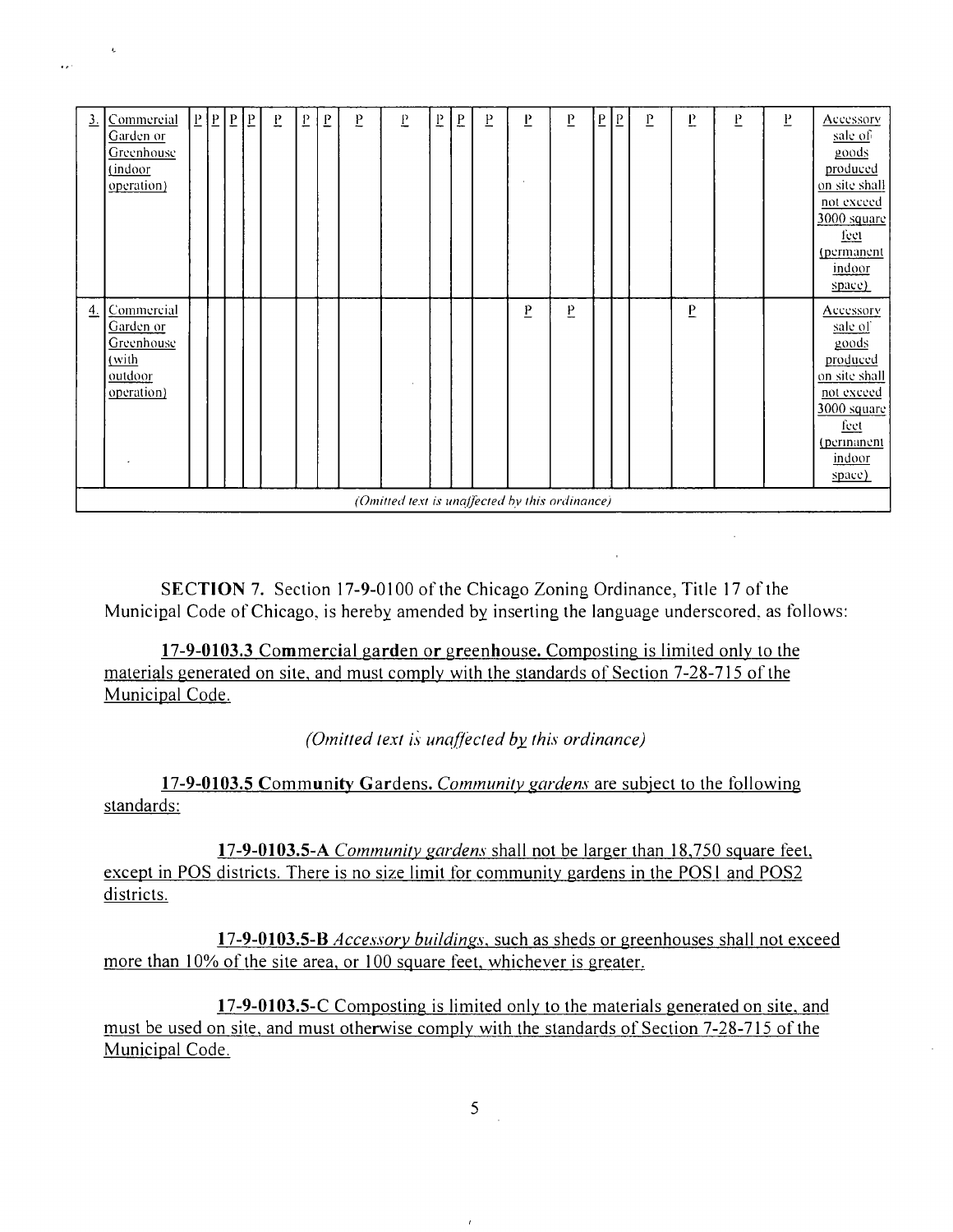SECTION 8. Section 17-17-0100 of the Chicago Zoning Ordinance, Title 17 of the Municipal Code of Chicago, is hereby amended by inserting the language underscored, as follows:

#### *(Omitted text is unaffected by this ordinance)*

17-17-0103-F Parks and Recreation. Recreational, social, or multi-purpose uses typically associated with public parks, public open spaces, public play fields, public or private golf courses, or public recreation areas or buildings.

1. Community Garden. A neighborhood-based development with the primary purpose of providing space for members of the community to grow plants for beautification, education, recreation, community distribution or personal use. Sites owned and managed by public or civic entities, nonprofit organizations or other community-based organizations that are responsible for maintenance and operations. Processing, storage and sale of plants or plant products are prohibited on site.

### *(Omitted text is unaffected by this ordinance)*

17-17-0104-1 Construction Sales and Services. Construction activities and incidental storage on *lots* other than construction sites. Also includes the retail or wholesale sale, from the premises, of materials used in the construction of buildings or other structures other than retail sale of paint, fixtures, and hardware, but excludes those uses classified as "Automotive" and/or •'Heavy Equipment" use types. Typical uses include building materials stores, tool and equipment rental or sales and building contracting/construction offices.

1. Commercial Garden or Greenhouse. Propagation, processing and storage of plants products for wholesale or retail sales. Typical uses include but are not limited to. growing beds, hoop houses, greenhouses, vertical farming and hydroponic systems.

*(Omitted text is unaffected by this ordinance)* 

SECTION 9. Section 17-17-0200 ofthe Chicago Zoning Ordinance, Title 17 of the Municipal Code of Chicago, is hereby amended by inserting the language underscored, as follows:

### *(Omitted lexl is unaffecled by this ordinance)*

17-17-0270.5 Hydroponic system. Propagafion of plants using a mechanical system designed to circulate a solution of minerals in water with limited use of growing media.

 $\alpha$